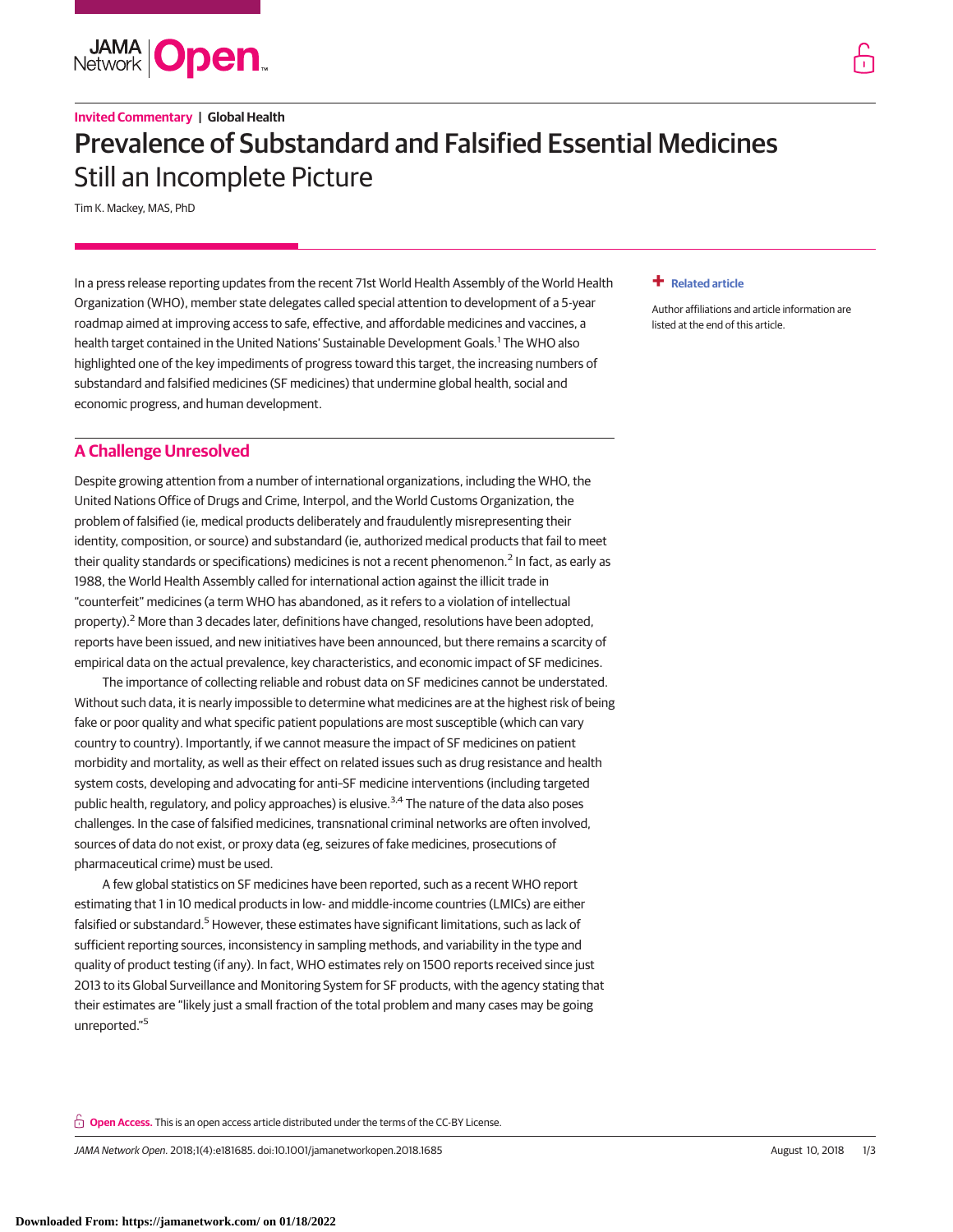# **Prevalence of SF Essential Medicines in LMICs**

In response to some of these challenges, Ozawa and colleagues<sup>6</sup> conducted a systematic review and meta-analysis that sheds light on available evidence investigating (1) the quality of essential medicines, (2) the prevalence of SF essential medicines, and (3) estimates of the economic impact of SF medicines. Studies reporting medicine quality and prevalence were limited to those that had primary data, tested 50 samples or more, and studied LMICs. Furthermore, Ozawa et al assessed the quality and characteristics of the methods of sampling, pharmaceutical quality testing (eg, mass spectrometry, liquid chromatography), and overall quality of studies (scored using the Medicine Quality Assessment Reporting Guidelines). Economic studies were compiled separately and were examined for sources of data and methods used in calculations.

Results from the study provide a few new insights, but mostly validate what is already widely known. First, the majority of the 265 studies examined reported SF medicines from Africa (50.2%) and Asia (34.0%) and the majority (59.2%) were published in the last decade. These findings are not entirely surprising, given that most studies examined were for antimalarials or antibiotics, medicines commonly reported as falsified or substandard in these regions.<sup>7,8</sup> Based on results of a subset of these studies, the authors estimated the overall prevalence of poor-quality medicines to be 13.6% (19.1% for antimalarials and 12.4% for antibiotics).

One interesting finding was that studies with smaller sample sizes reported a statistically significant higher mean SF prevalence. This may mean that conducting targeted and purposeful sampling can lead to better detection of SF medicines but could also simply illustrate the wide degree of variation in prevalence depending on study design. Overall, the oversampling for anti-infectives as a therapeutic class likely skews the results, but given that these were the data available (only 17 studies examined "other drugs"), it might be more accurate to say that the study can generalize the prevalence of only SF antimalarials and antibiotics, not all essential medicines.

Ozawa et al<sup>6</sup> attempt to estimate the economic impact of SF medicines from 14 estimates that ranged from \$10 billion to \$200 billion. Estimates varied in what they measured, varied in scope (geographic coverage and categories of medicines included), and were often crude in calculation or did not adequately disclose methods. The root data source for 2 estimates could not even be identified.

# **An Incomplete Picture**

The work of Ozawa et al<sup>6</sup> provides important validation of what is largely already known: SF medicines are an understudied problem, existing studies are of uneven quality and have high heterogeneity, and more evidence is needed to inform current and future actions. However, it is important to note that although the study is comprehensive, its narrow scope means it only provides a snapshot of the entire problem, as it is limited to studies conducted in LMICs and to those medicines classified as essential by the WHO.

Although SF medicines are a more significant problem in LMICs, their presence is not limited to countries with poor regulatory controls or weak pharmaceutical governance. In fact, SF medicines have infiltrated drug supply chains in countries of all economic levels, as evidenced by a 2015 study that analyzed both public and nonpublic data from the Pharmaceutical Security Institute's Counterfeit Incident System from 2009 to 2011.<sup>3</sup> In 2012, falsified versions of the anticancer drug bevacizumab (Avastin) were detected in the US drug supply chain, and the country is currently experiencing a counterfeit fentanyl crisis that has directly led to patient deaths.<sup>9,10</sup> Both represent real-world examples of falsified medicines endangering a high-income country.

What can be done to combat this form of public health crime? Ozawa et al<sup>6</sup> provide a hint by pointing to a disjointed effort and the need for standardization, but further exploration of solutions would have better translated study results into impact. For example, how can international legal frameworks, such as the MEDICRIME Convention (the only international binding treaty on SF

 $\bigcap$  JAMA Network Open. 2018;1(4):e181685. doi:10.1001/jamanetworkopen.2018.1685 August 10, 2018 2/3